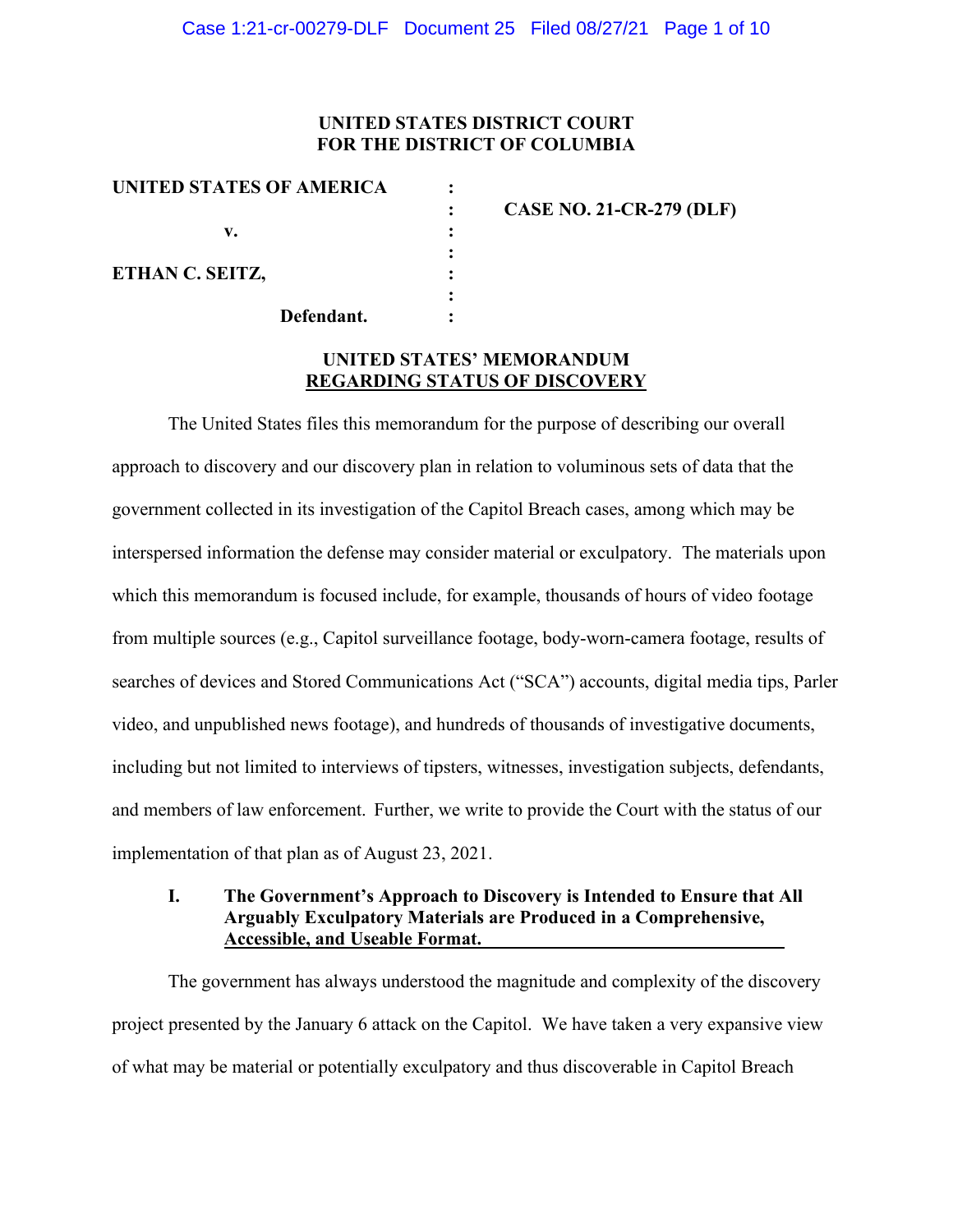#### Case 1:21-cr-00279-DLF Document 25 Filed 08/27/21 Page 2 of 10

cases. Defense counsel in Capitol Breach cases have made requests, including any and all information that captures an individual defendant's conduct or statements; shows people "peacefully walking around the Capitol"; or suggests that a member (or members) of law enforcement allowed people to enter or remain in the Capitol or on restricted grounds, acted friendly or sympathetic to the rioters, or otherwise failed to do their jobs. Of course, there may be additional types of information a defendant may consider material or exculpatory, but since the government does not know the defense theory in any particular case, it is impossible to for the government to determine what other types of information a defendant may believe to be material.

To the extent the type of information described above may exist, it may be interspersed among the voluminous sets of data referenced above. Given the volume of material, and because "[d]efendants are in a better position to determine what evidence they believe is exculpatory and will help in their defense,"<sup>1</sup> it is our intent to provide the defense with all data that may contain such information, but in a manner that will facilitate search, retrieval, sorting, and management of that information.

<sup>1</sup> *United States v. Meek,* No. 19-cr-00378-JMS-MJD, 2021 WL 1049773, at \*5 (S.D. Ind. 2021). *See also United States v. Ohle*, No. S3 08-cr-1109 (JSR), 2011 WL 651849, at \*4 (S.D.N.Y. Feb. 7, 2011) ("placing a higher burden on the Government to uncover such evidence would place prosecutors in the untenable position of having to prepare both sides of the case at once. Indeed, the adversarial system presumes that the defense will be more highly motivated to uncover exculpatory evidence, so if anything the onus is on defense counsel to conduct a more diligent search for material potentially favorable to his client. This is especially true considering that, if exculpatory evidence exists, the defense is in the best position to know what such evidence might be and where it might be located.")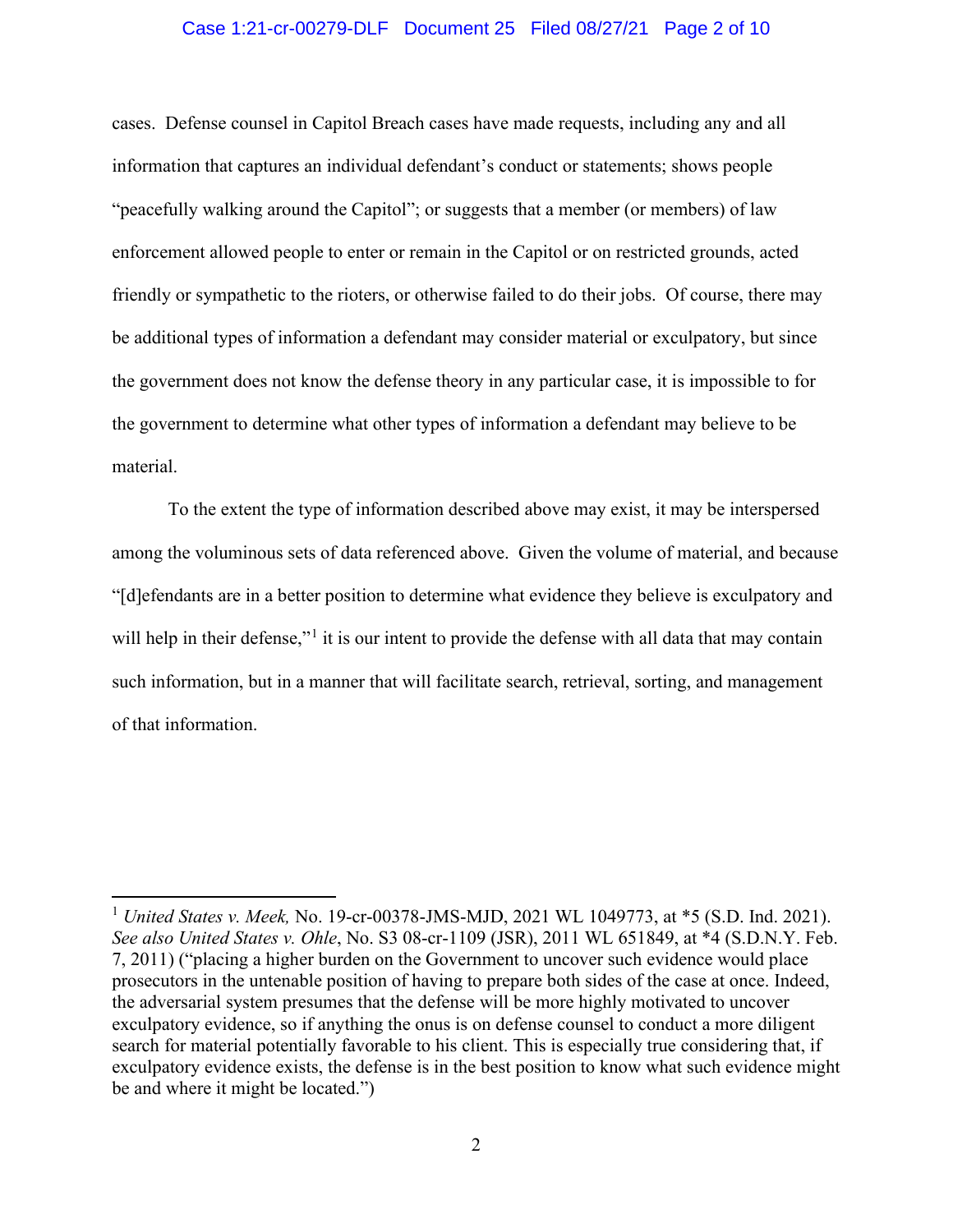## **II. Our General Plan for Production of Voluminous Materials Involves Two Separate Platforms.**

We have developed and begun implementing a plan to use two primary platforms to process and produce discoverable voluminous materials: one for documents (e.g., items such as law enforcement investigation files and business records) and one for digital materials (e.g., video footage). (These two platforms have frequently been referred to as our "database," although, in fact, they are two separate information repositories hosted by unrelated vendors.) We are working collaboratively with Federal Public Defender ("FPD") leadership and electronic discovery experts, including Sean Broderick, the National Litigation Support Administrator for the Administrative Office of the U.S. Courts, Defender Services Office, to ensure that Federal Public Defender offices nationwide that are working on Capitol Breach cases, counsel that are appointed under the Criminal Justice Act, and retained counsel for people who are financially unable to obtain these services will have access to the same platforms, including technological functionality commensurate to that available to the government, for the purpose of receiving and reviewing discoverable materials.

# **A. We will Share Documents from Our Own Relativity Workspace to a Defense Relativity Workspace and are Making Rolling Productions via Alternative Means Until the Defense Workspace is Available.**

## **1. Overview**

Deloitte is hosting a Relativity database, or "workspace," for the government to manage and produce documents. Relativity is a cloud-based eDiscovery platform that offers functionalities including document organization, review, production, and analytics within a single environment, and is an industry leader in eDiscovery hosting. As further elaborated below, we are in the process of ingesting hundreds of thousands of documents into our Relativity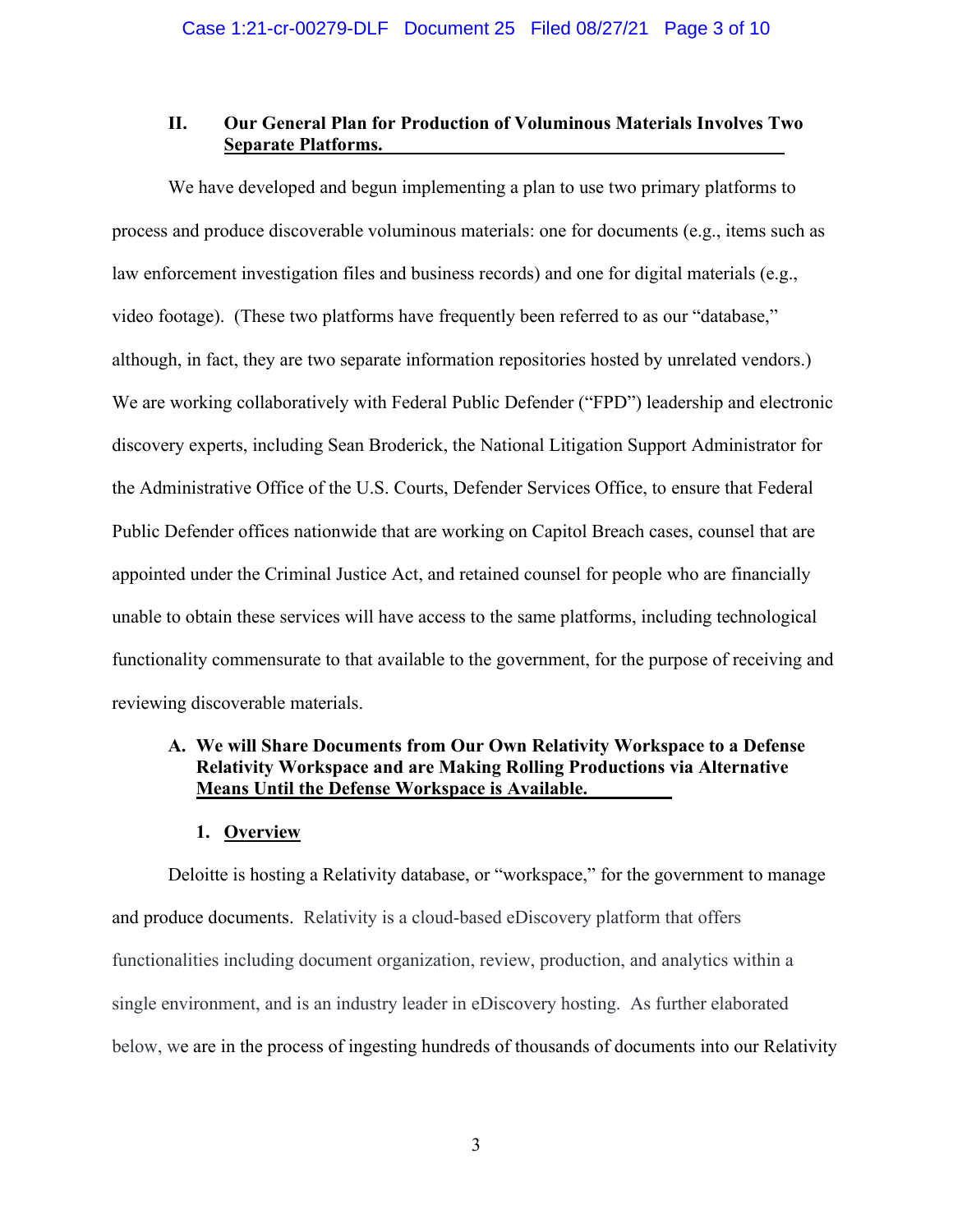#### Case 1:21-cr-00279-DLF Document 25 Filed 08/27/21 Page 4 of 10

workspace so that we may review them, process them, and produce the documents as appropriate to the defense.

Ultimately, our plan is for all discoverable documents to be shared to a separate defense Relativity workspace, also hosted by Deloitte, but wholly inaccessible to the government. Deloitte is currently creating such a defense workspace within Relativity for receipt of discoverable documents, and we are working toward a modification of our contract to fund the additional hosting and support of that database.<sup>2</sup>

A Relativity workspace will allow Capitol Breach defense teams to use Relativity's search and analytics capabilities to search the voluminous documents we expect to produce for information they believe may be material to their individual cases. Defense teams will be able to perform key term searches and metadata searches across hundreds of thousands of documents in the defense workspace. Further, in conjunction with any staff they designate to support their workspace, they will be able to design coding panes that allow them to "tag" items received in discovery as they deem relevant to their cases, e.g., by location ("Lower West Terrace") or

<sup>&</sup>lt;sup>2</sup> Hosting refers to storing and organizing documents in a case within a database for document review, organizing, searching, categorizing, and redacting, and providing users with accounts to access the database. Typically, providing discovery in a format that allows it to be loaded into a database satisfies the government's discovery obligations. We understand that neither the Federal Public Defender nor the Criminal Justice Act panel has a vehicle in place through which they may engage in expedited contracting for the hosting and licensing services that are necessary to meet the demands of this unprecedented volume of materials. Thus, the government has agreed to provide the necessary hosting and licensing services through Deloitte. The government has been closely coordinating with FPD to ensure that when we modify our contract with Deloitte, we obtain sufficient licenses to cover the needs of current cases as well as those of cases that may be brought in the future.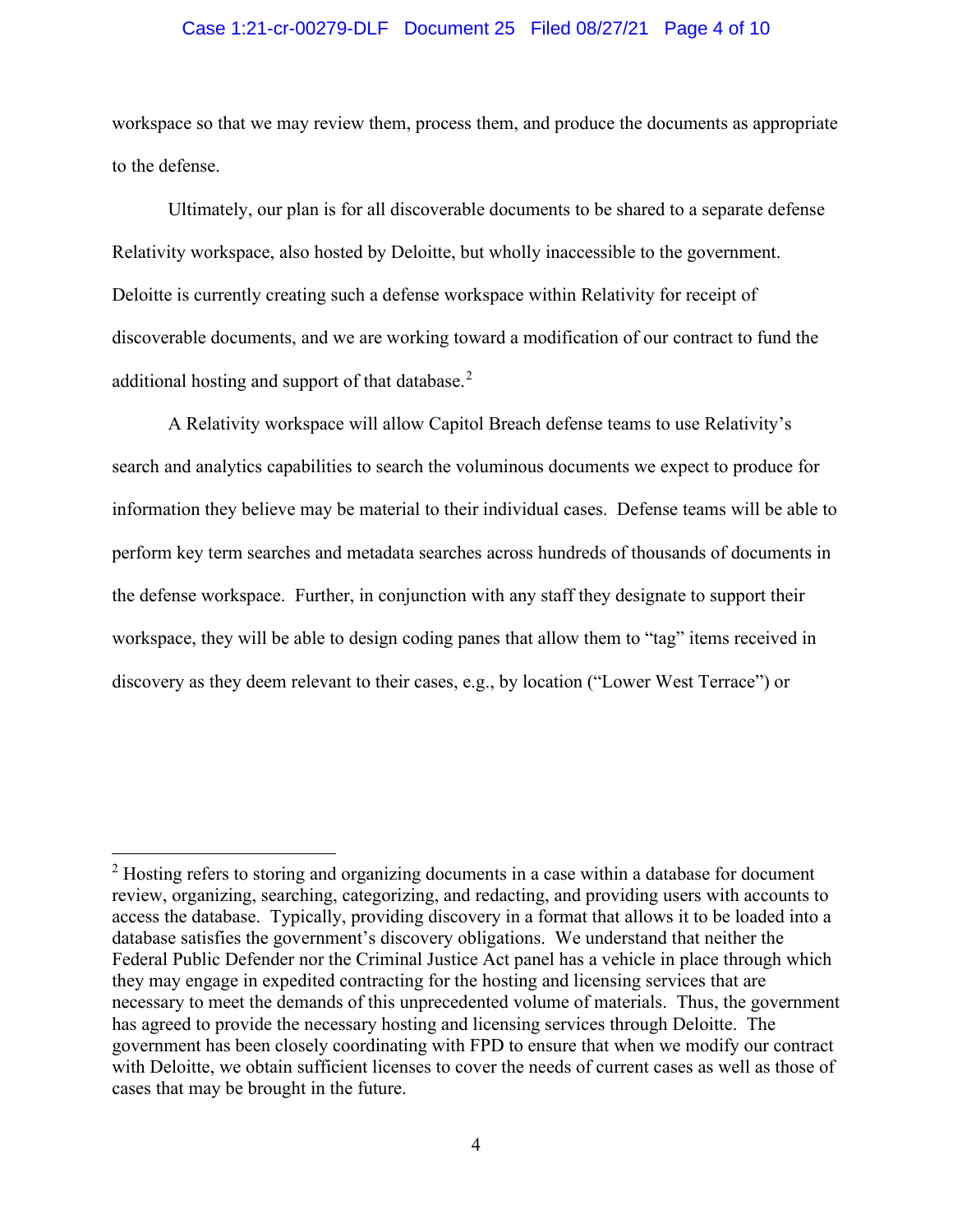#### Case 1:21-cr-00279-DLF Document 25 Filed 08/27/21 Page 5 of 10

defense theories of the case ("Police Let Defendants In"); and then generate search reports based on the results associated with a particular tag or multiple tags.<sup>3</sup>

As elaborated below, although Relativity significantly increases the pace at which we may review and process materials to make appropriate productions, performing these tasks correctly and comprehensively takes time. Nevertheless, we expect to begin making documentary productions from Relativity within the next two weeks, as discussed in more detail below, and will do so on a rolling basis going forward. Until the defense Relativity workspace is operational and defense accounts are established, documents will continue to be produced in individualized cases via other available methods – most frequently cloud-based file sharing through USAfx.

# **2. The Government is Steadily Populating its Own Relativity Database with Materials.**

We have already populated our Relativity database with over 30,000 records from the U.S. Capitol Police ("USCP") and USCP reports related to allegations of misconduct by law enforcement in connection with the events of January 6, 2021. We are currently using our Relativity platform to process materials related to allegations of police misconduct and plan to make those reports available within approximately the next two weeks. Capitol Breach

 $3$  We believe that to ensure defendants have meaningful access to the defense Relativity workspace, FPD will require additional support for the workspace. As the Court is aware, "Even if the discovery is produced in an optimal way, defense counsel may still need expert assistance, such as litigation support personnel, paralegals, or database vendors, to convert e-discovery into a format they can use and to decide what processing, software, and expertise is needed to assess the [Electronically Stored Information]." *See Criminal e-Discovery: A Pocket Guide for Judges*, Chapter II (Common Issues in Criminal e-Discovery), at 12.The *Pocket Guide* serves as a supplement to the federal judiciary's bench book. We are engaging in frequent and productive discussions with FPD in the effort to resolve contractual and technical details related to the implementation of an adequate support plan.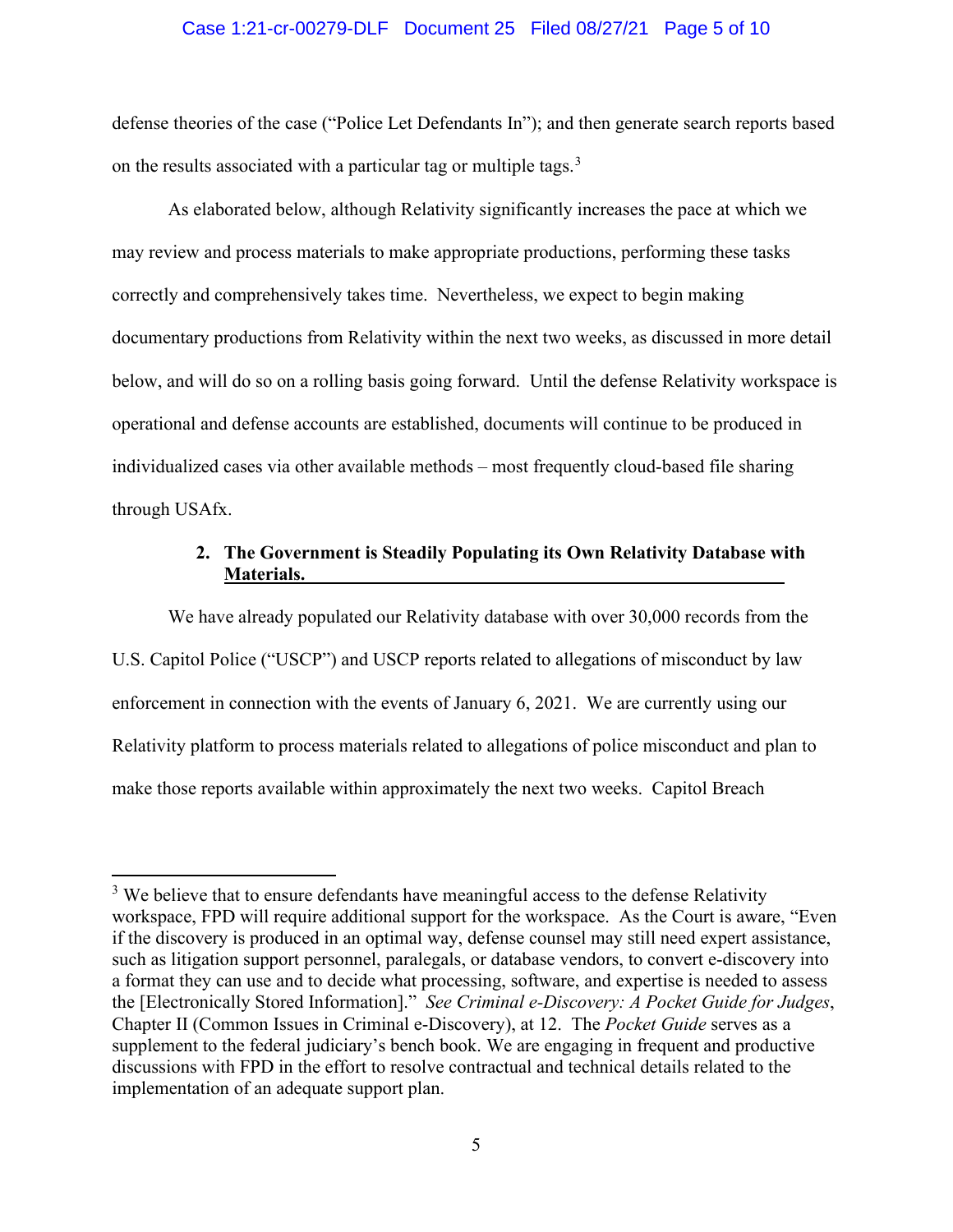#### Case 1:21-cr-00279-DLF Document 25 Filed 08/27/21 Page 6 of 10

prosecution teams will disseminate these materials once they become available. We are prioritizing these materials and Metropolitan Police Department ("MPD") use-of-force investigation files because many defendants have requested them.

We are steadily working to ingest into Relativity potentially discoverable documents that we requested and received from multiple law enforcement agencies, while ensuring that materials that are or may be protected by Federal Rule of Criminal Procedure 6(e) are adequately protected. Of course, Federal Bureau of Investigation ("FBI") files account for the majority of documentary evidence that we will need to ingest and review. The FBI estimates that there are approximately 750,000 investigative memoranda and attachments in its files associated with the Capitol Breach investigation. We intend to organize, deduplicate, and produce these materials as appropriate, using all of Relativity's tools to do so as quickly as possible. As discussed below, however, these processes are not wholly automated, and will require both technical expertise and manual assistance.

#### **3. The Workflow in Processing Materials for Discovery Takes Time.**

The process of populating Relativity with potentially discoverable material, all in varied formats and from different sources, is complicated. It is *not* like copying and pasting a file, or even like duplicating a hard drive. Before the hundreds of thousands of investigative files at issue here are ever loaded to Relativity, they must be meaningfully organized into folder structures that will make sense to reviewers and recipients. The materials must also be qualitychecked, e.g., we must ensure that we have the passwords for protected documents, that the documents were provided in a format that will open, and that we remove irrelevant software and system files that would only cloud the workspace and confuse reviewers. After materials are loaded to Relativity, we must customize the manner in which they are displayed so as to be

6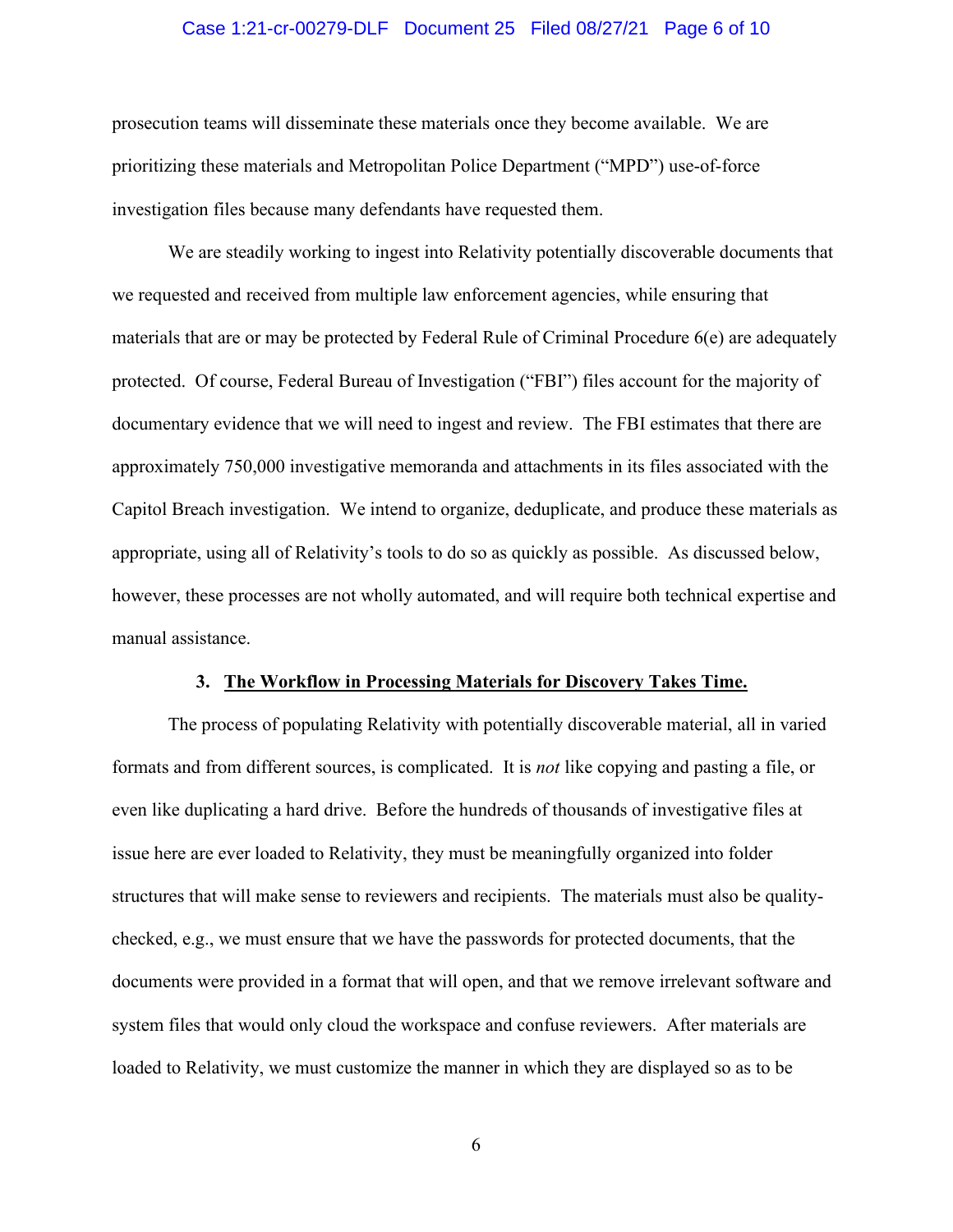#### Case 1:21-cr-00279-DLF Document 25 Filed 08/27/21 Page 7 of 10

meaningful to reviewers who will make discoverability determinations and apply appropriate redactions and sensitivity designations. Not all documents are created equal, e.g., financial records and forensic cell phone search reports cannot meaningfully be displayed in the same way.

All of these processes will be assisted by leveraging Relativity's tools as much as possible, such as by using keyword searches to identify items that must be excluded or redacted; and deduplication tools to recognize documents that have already been processed so that they are not analyzed or reproduced multiple times. Although these processes are time-consuming, they are necessary to avoid production of unorganized data dumps, unreadable files, and unusable databases; or a failure of the government to take adequate steps to prevent both victims and defendants' private information from being shared with hundreds of defendants.

# **B. We Will Share Digital Evidence from Our Own Evidence.com Instance to a Defense Evidence.com Instance, and Make Rolling Productions as Digital Media is Processed.**

Relativity was primarily designed as document review platform, and not to manage terabytes of digital evidence. Although it is technologically possible to view and share video evidence within Relativity, in this case, the volume of video would significantly reduce Relativity's performance speed.

Accordingly, we will use evidence.com as a platform to manage, review, and share digital media evidence. Evidence.com is a cloud-based digital evidence management system designed by Axon Enterprise, Inc. ("Axon"), an industry leader in body-worn-camera systems. Axon refers to a singular environment of evidence.com as an "instance." The government has agreed to fund a defense instance of evidence.com and to provide the necessary licensing services through Axon. This instance will be managed and administered by FPD, and the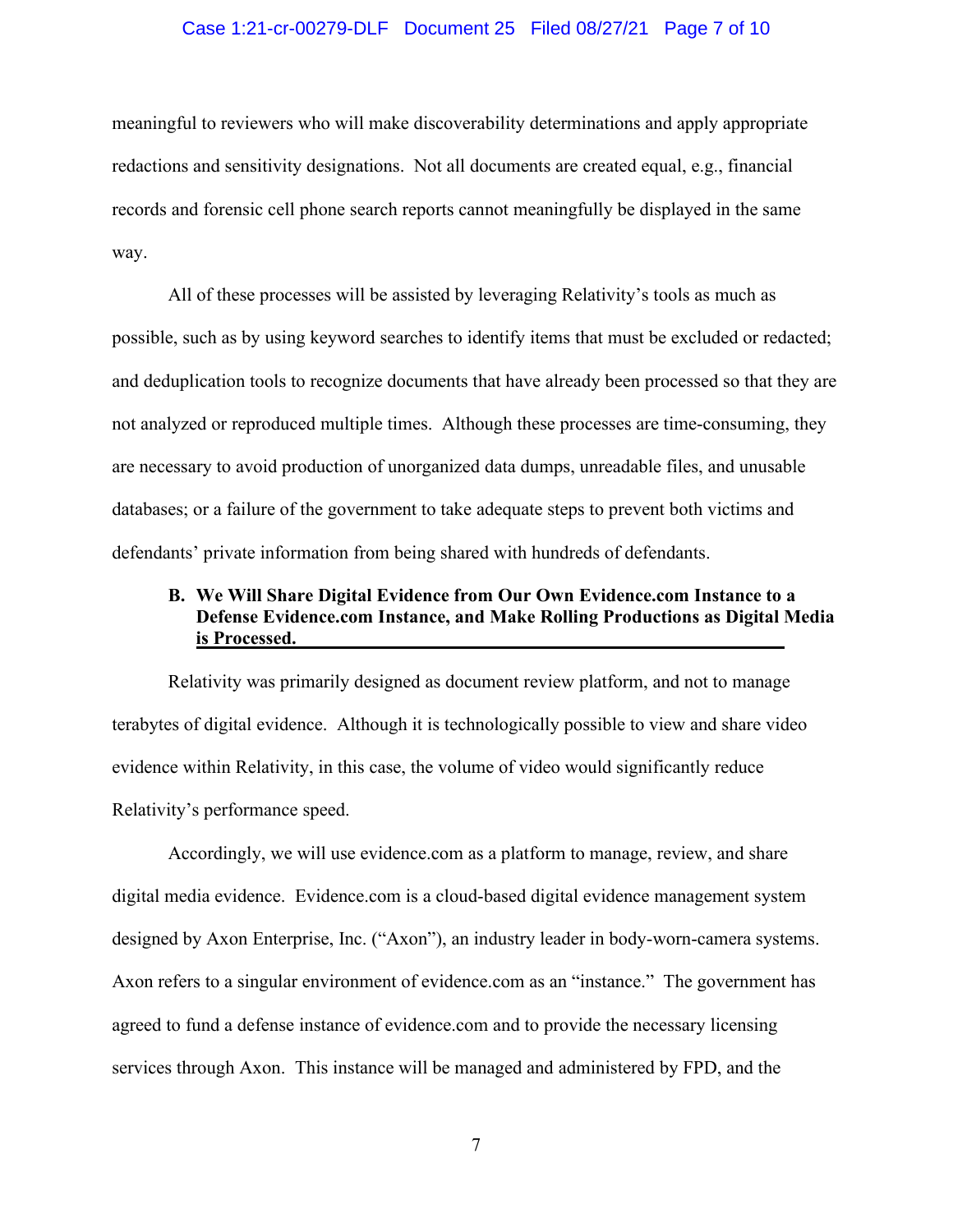#### Case 1:21-cr-00279-DLF Document 25 Filed 08/27/21 Page 8 of 10

government will have no ability to log into or retrieve information from this instance. As recently as Saturday, August 21, 2021, we consulted with representatives from Axon about our plan and we expect our contract with Axon will be modified expeditiously. As with Relativity, the government has been closely coordinating with FPD to ensure that we cover the needs of current cases as well as those of cases that may be brought in the future. We understand that legal defense teams will likely wish to share voluminous evidence with defendants. Axon has additional infrastructure referred to as my.evidence.com that will allow defense attorneys to share voluminous evidence with individual defendants.

We have already migrated over 2,900 body-worn-camera videos totaling over 2,300 hours (nearly 100 days) into our instance of evidence.com. For the reasons relayed above, from a technological perspective, we expect to be able to share this footage with FPD's evidence.com instance within approximately the next two weeks. Before we can share voluminous video footage with FPD, we must also ensure that the footage is adequately protected. Based on a review of the body-worn-camera footage conducted by our Office, the footage displays approximately 1,000 events that may be characterized as assaults on federal officers. As these officers now, or in the future may, qualify as victims under the Crime Victims Rights Act, they have the "right to be reasonably protected from the accused" and the "right to be treated with fairness and with respect of the victim's dignity and privacy." 18 U.S.C. §§ 3771(a)(1) and (8).

 When we share the footage, we also intend to share information we have developed that will help facilitate efficient defense review of body-worn-camera footage. For example:

• Individuals in our Office who reviewed all the body-worn-camera footage in our instance created a spreadsheet that identifies footage by agency, officer, video start time, a summary of events, and location of the camera in 15-minute increments. The locations are defined in zone map they created. We will share our zone map and the spreadsheet with the legal defense teams, subject to adequate protection.

8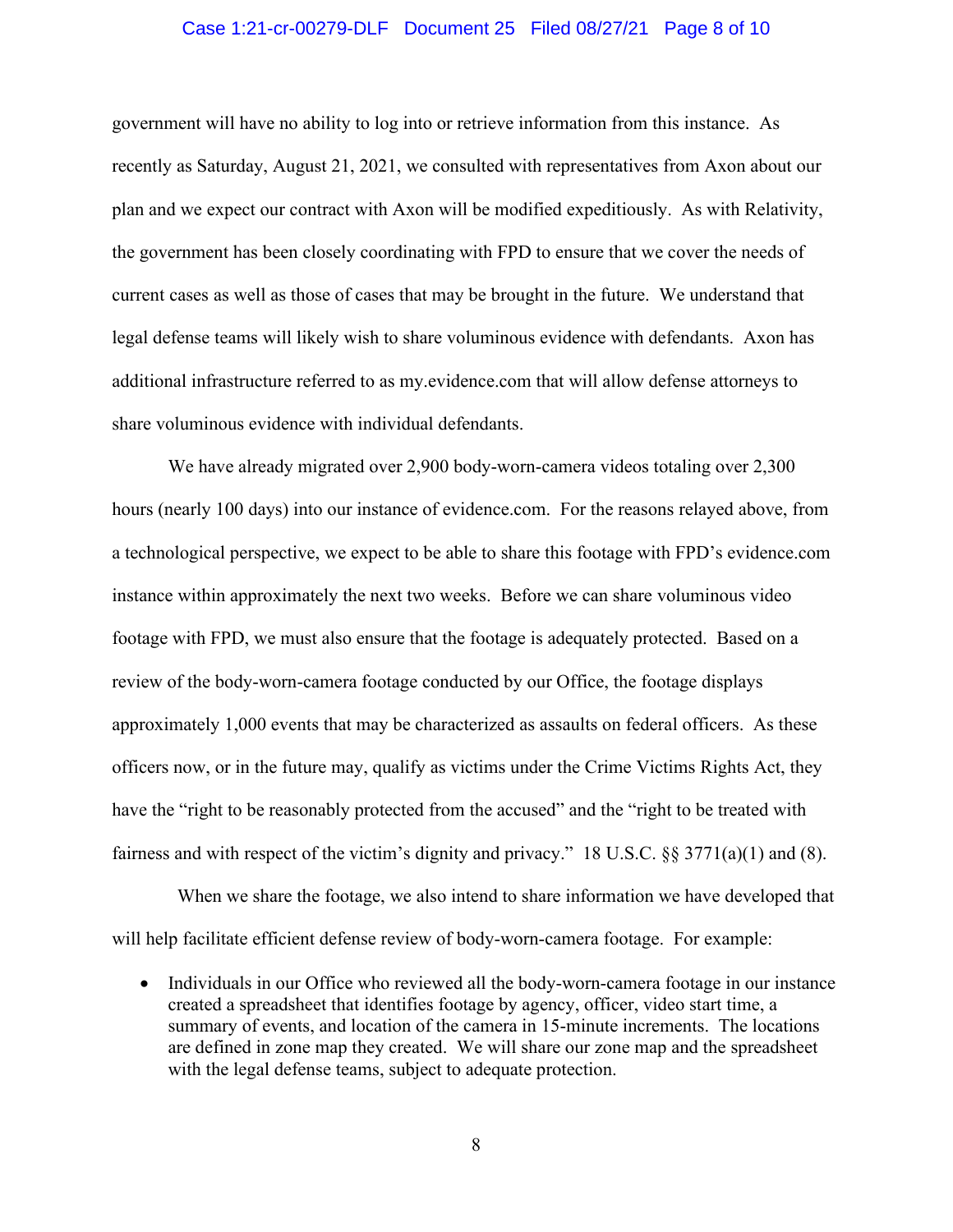## Case 1:21-cr-00279-DLF Document 25 Filed 08/27/21 Page 9 of 10

• We obtained from MPD Global Positioning Satellite ("GPS") information for radios that may be of assistance in identifying the location of officers whose body-worn-camera footage is relevant to the defense. We will share this information with the legal defense teams, subject to adequate protection.

We will continue to ingest video evidence into evidence.com on a rolling basis, and to produce it regularly. As evidence.com was designed to function in coordination with bodyworn-cameras designed by Axon, ingesting body-worn-camera footage into our instance was fairly simple. Other footage will need to be converted from proprietary formats before it can be ingested into evidence.com, and so processing will take longer.

At this time, the FBI is in the process of transmitting Capitol surveillance footage for ingestion into evidence.com. Because of the size of the footage, it will take several weeks to receive and ingest the footage. Based on our current understanding of the technical complexities involved, we expect to start rolling productions from 7,000 hours of footage that the USCP provided the FBI within approximately the next four weeks. An additional 7,000 hours of footage is not relevant to this case and, therefore, will not be produced.